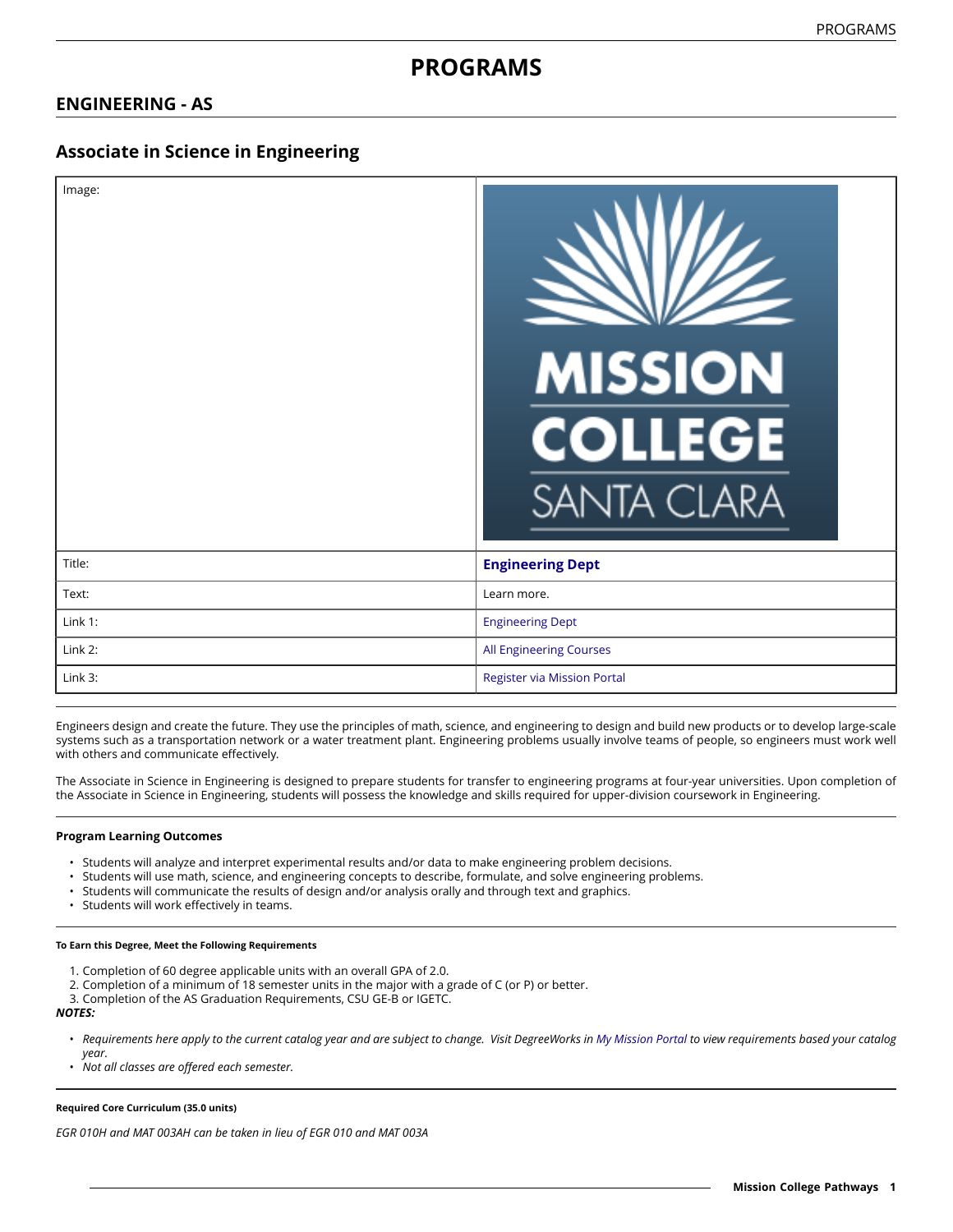| Code            | <b>Class</b>                                                        | <b>Units</b> |
|-----------------|---------------------------------------------------------------------|--------------|
| EGR 010         | Introduction to Engineering (3.0 Lecture/1.0 Lab)                   | 4.0          |
| <b>MAT 003A</b> | Analytic Geometry and Calculus I (5.0 Lecture)                      | 5.0          |
| <b>MAT 003B</b> | Analytic Geometry and Calculus II (5.0 Lecture)                     | 5.0          |
| <b>MAT 004A</b> | Multivariable Calculus (5.0 Lecture)                                | 5.0          |
| <b>MAT 004B</b> | Differential Equations (4.0 Lecture)                                | 4.0          |
| <b>PHY 004A</b> | Engineering Physics-Mechanics (4.0 Lecture/1.0 Lab)                 | 5.0          |
| <b>PHY 004B</b> | Engineering Physics-Electricity and Magnetism (3.0 Lecture/1.0 Lab) | 4.0          |
| <b>PHY 004C</b> | Engineering Physics-Light and Heat (3.0 Lecture/1.0 Lab)            | 4.0          |

**Select One of the Following Tracks**

### **Mechanical, Aerospace, Manufacturing Engineering Track (22.0-23.0 units)**

*CHM 001AH can be taken in lieu of CHM 001A.*

| Code            | Class                                                 | <b>Units</b> |
|-----------------|-------------------------------------------------------|--------------|
| <b>CHM 001A</b> | General Chemistry (3.0 Lecture/2.0 Lab)               | 5.0          |
| <b>EGR 023</b>  | Mechanics - Statics (3.0 Lecture)                     | 3.0          |
| <b>EGR 024</b>  | Introduction to Circuit Analysis (3.0 Lecture)        | 3.0          |
| EGR 025         | Engineering Graphics and Design (3.0 Lecture/1.0 Lab) | 4.0          |
| <b>EGR 026</b>  | Engineering Materials (3.0 Lecture/1.0 Lab)           | 4.0          |

#### **Plus Choose One**

| Code    | <b>Class</b>                                                    | Units |
|---------|-----------------------------------------------------------------|-------|
| EGR 030 | Introduction to Computing for Engineers (3.0 Lecture/1.0 Lab)   | 4.0   |
| MAT 005 | Programming and Problem-Solving in MATLAB (2.0 Lecture/1.0 Lab) | 3.0   |

### **Civil Engineering Track (22.0-23.0 units)**

*CHM 001AH can be taken in lieu of CHM 001A.*

| Code            | Class                                                           | <b>Units</b> |
|-----------------|-----------------------------------------------------------------|--------------|
| <b>CHM 001A</b> | General Chemistry (3.0 Lecture/2.0 Lab)                         | 5.0          |
| <b>EGR 023</b>  | Mechanics - Statics (3.0 Lecture)                               | 3.0          |
| <b>EGR 024</b>  | Introduction to Circuit Analysis (3.0 Lecture)                  | 3.0          |
| <b>EGR 025</b>  | Engineering Graphics and Design (3.0 Lecture/1.0 Lab)           | 4.0          |
| <b>EGR 026</b>  | Engineering Materials (3.0 Lecture/1.0 Lab)                     | 4.0          |
| <b>EGR 030</b>  | Introduction to Computing for Engineers (3.0 Lecture/1.0 Lab)   | 4.0          |
| <b>MAT 005</b>  | Programming and Problem-Solving in MATLAB (2.0 Lecture/1.0 Lab) | 3.0          |

# **Plus Choose One**

| Code    | <b>Class</b>                                                    | Units |
|---------|-----------------------------------------------------------------|-------|
| EGR 030 | Introduction to Computing for Engineers (3.0 Lecture/1.0 Lab)   | 4.0   |
| MAT 005 | Programming and Problem-Solving in MATLAB (2.0 Lecture/1.0 Lab) | 3.0   |